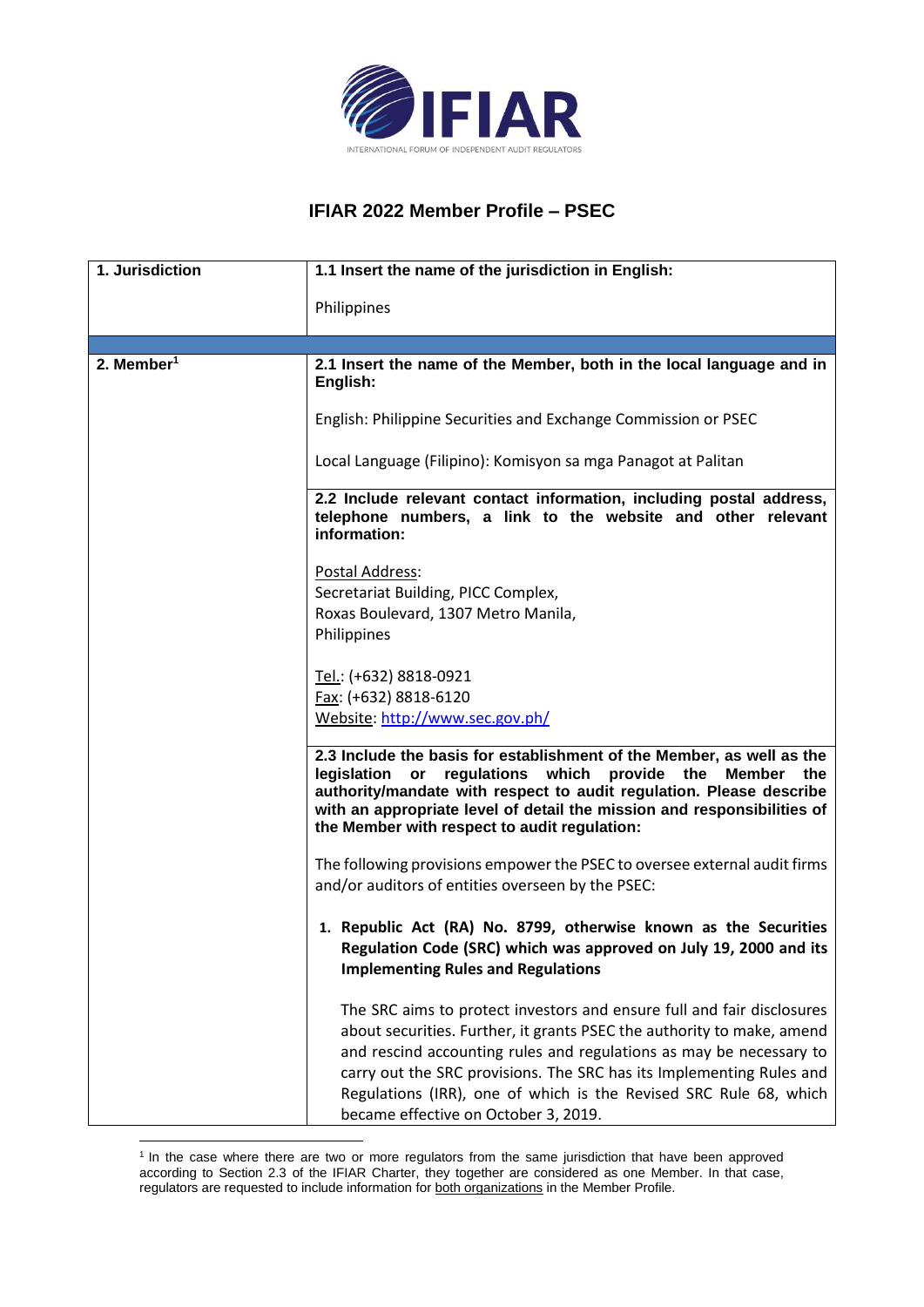

| The Revised SRC Rule 68 provides the following:                                                                                                                                                                                                                                                                                                                                                                  |
|------------------------------------------------------------------------------------------------------------------------------------------------------------------------------------------------------------------------------------------------------------------------------------------------------------------------------------------------------------------------------------------------------------------|
| SEC Oversight Assurance Review (SOAR) Inspection Program is<br>а.<br>defined as the on-site review of the quality control policies and<br>procedures of the accredited auditing firms auditing companies<br>with equity or debt securities listed in an Exchange and review of<br>portions of the audit work of selected audit engagements from<br>time to time.                                                 |
| The PSEC shall subject to SOAR Inspection Program the PSEC-<br>b.<br>accredited auditing firms engaged by companies with equity or<br>debt securities listed in an Exchange and review portions of these<br>firms' audit work for the listed companies. The PSEC, however, is<br>not precluded from subjecting the Independent Auditors of other<br>companies for inspection as the circumstances would warrant. |
| Auditing firms with listed company-clients shall allow the<br>c.<br>Commission through its reviewers who hold a written authority,<br>to conduct an on-site examination in accordance with the SOAR<br>Inspection Program.                                                                                                                                                                                       |
| Results of the engagement level review under the SOAR<br>d.<br>Inspection Program shall be considered in an independent<br>auditor's application for PSEC accreditation.                                                                                                                                                                                                                                         |
| The PSEC accreditation of an auditing firm, partner or sole<br>e.<br>practitioner shall be effective unless any of the following occurs:                                                                                                                                                                                                                                                                         |
| (1) the auditing firm or auditor's request for withdrawal of<br>accreditation is approved by the Commission;                                                                                                                                                                                                                                                                                                     |
| (2) the accreditation is suspended or revoked by the<br>Commission, after due notice and hearing, for failure to<br>comply with SOAR requirements or for such other grounds as<br>provided in this Rule; or                                                                                                                                                                                                      |
| the Philippine Board of Accountancy (BOA) registration and<br>(3)<br>license have expired and no application for renewal has been<br>filed with the BOA.                                                                                                                                                                                                                                                         |
| 2. Memorandum Circular (MC) No. 12, Series of 2021 or the Revised<br>SOAR Rules (amended the PSEC MC No. 09, Series of 2017)                                                                                                                                                                                                                                                                                     |
| The MC No. 12 series of 2021, which was approved by the Commission<br>en banc on December 09, 2021, provides the revised rules and<br>regulations on the implementation of the SOAR Inspection Program.                                                                                                                                                                                                          |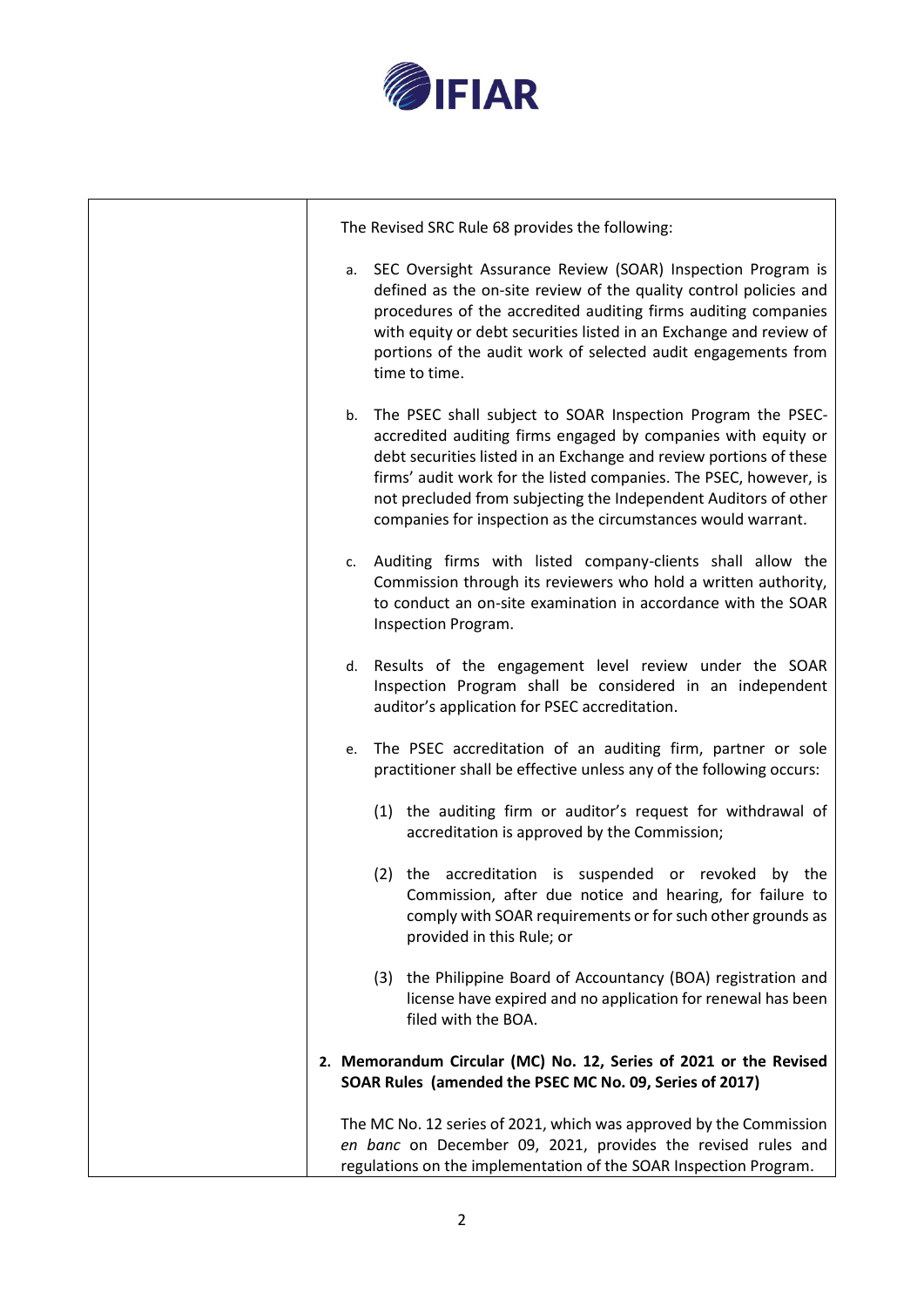

| 3. RA No. 11232 or Revised Corporation Code of the Philippines (Revised<br>Corporation Code), which was signed into law on February 20, 2019<br>and became effective on February 23, 2019, and which replaced the<br>Batas Pambansa Blg. 68 (National Law No. 68) or the Corporation<br>Code of the Philippines.                                                                                                                                                                                                                                                                                                                                                                                                                                                                               |
|------------------------------------------------------------------------------------------------------------------------------------------------------------------------------------------------------------------------------------------------------------------------------------------------------------------------------------------------------------------------------------------------------------------------------------------------------------------------------------------------------------------------------------------------------------------------------------------------------------------------------------------------------------------------------------------------------------------------------------------------------------------------------------------------|
| The following provisions under the Revised Corporation Code relate to<br>penalties that may be imposed to auditors:                                                                                                                                                                                                                                                                                                                                                                                                                                                                                                                                                                                                                                                                            |
| a. Section 162. "Willful Certification of Incomplete, Inaccurate, False,<br>or Misleading Statements or Reports; Penalties. - Any person who<br>willfully certifies a report required under this Code, knowing that<br>the same contains incomplete, inaccurate, false, or misleading<br>information or statements, shall be punished with a fine ranging<br>from Twenty thousand pesos (P20,000) to Two hundred thousand<br>pesos (P200,000). When the wrongful certification is injurious or<br>detrimental to the public, the auditor or the responsible person<br>may also be punished with a fine ranging from Forty thousand<br>pesos (P40,000) to Four hundred thousand pesos (P400,000)".                                                                                              |
| b. Section 163: "An independent auditor who, in collusion with the<br>directors or representatives, certifies<br>the<br>corporation's<br>corporation's financial statements despite its incompleteness or<br>inaccuracy, its failure to give a fair and accurate presentation of the<br>corporation's condition, or despite containing false or misleading<br>statements, shall be punished with a fine ranging from Eighty<br>Thousand Pesos (P80,000) to Five Hundred Thousand Pesos<br>(P500,000). When the statement or report certified is fraudulent<br>or has the effect of causing injury to the general public, the auditor<br>or responsible officer may be punished with a fine ranging from<br>One Hundred Thousand Pesos (P100,000) to Six Hundred<br>Thousand Pesos (P600,000)." |
| 2.4 Have there been any major changes to the Member's organization<br>or to the governing legislation since completing last year's Member<br>Profile?                                                                                                                                                                                                                                                                                                                                                                                                                                                                                                                                                                                                                                          |
| $\Box$ No<br>⊠ Yes                                                                                                                                                                                                                                                                                                                                                                                                                                                                                                                                                                                                                                                                                                                                                                             |
| If yes, please describe these changes with an appropriate level of<br>detail:                                                                                                                                                                                                                                                                                                                                                                                                                                                                                                                                                                                                                                                                                                                  |
| On December 09, 2021, the Commission en banc approved MC No. 12,<br>series of 2021 on the Revised Rules and Regulations on the<br>Implementation of the SOAR Inspection Program. Below are the significant<br>and relevant changes:                                                                                                                                                                                                                                                                                                                                                                                                                                                                                                                                                            |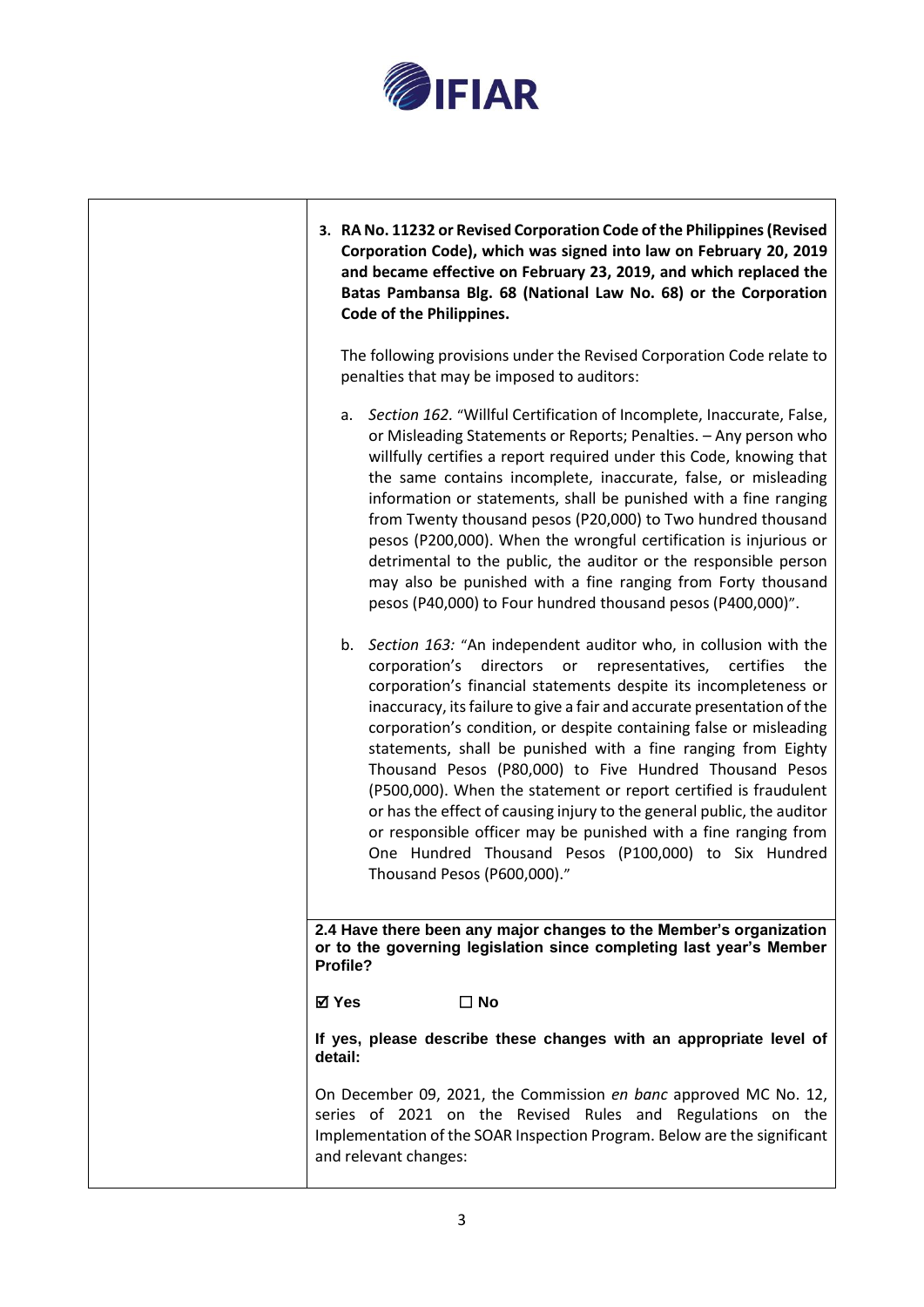

| a. | Frequency of inspection was updated from once every three (3) years<br>to either once every two (2) years or once every three (3) years,<br>depending on the relative size of the firm's client portfolio in terms of<br>the market capitalization of all publicly-listed companies (PLCs). This<br>aims to address the disparity in the market share of audit firms in the<br>Philippines for the audits of PLCs; hence, firms with client portfolio that<br>comprise a significant percentage (10% or more) of the total market<br>capitalization of PLCs would be subjected to a more frequent<br>inspection. |
|----|------------------------------------------------------------------------------------------------------------------------------------------------------------------------------------------------------------------------------------------------------------------------------------------------------------------------------------------------------------------------------------------------------------------------------------------------------------------------------------------------------------------------------------------------------------------------------------------------------------------|
| b. | The Revised SOAR Rules explicitly included the conduct of remote or<br>virtual inspection as an alternative mode to on-site inspection in cases<br>of extraordinary events which necessitate the flexibility on the manner<br>of inspection or in cases when it is impracticable to render on-site<br>inspections.                                                                                                                                                                                                                                                                                               |
| c. | The notification period (i.e. identification of specific audit engagement<br>subject for inspection or review) was shortened from 60 days to 30<br>days before the start of the inspection to prevent the risk of potential<br>alterations or modifications of audit work papers by the firm prior to<br>commencement of inspection.                                                                                                                                                                                                                                                                             |
| d. | Inspection findings are now categorized as either opportunities for<br>improvements or enhancements or significant audit deficiencies. This<br>aims to address common concerns raised by audit firms in terms of the<br>determination of inspection findings and to ensure consistency of the<br>Inspection Team's evaluation of findings, across all inspections.                                                                                                                                                                                                                                               |
| e. | The issuance of the Preliminary Inspection Report (PIR) was removed<br>in the inspection process as this report appears redundant to the Final<br>Inspection Report (FIR). The report to be issued is now known as "SOAR<br>Inspection Report". Accordingly, deadlines for the completion of Letter<br>of Findings (LOF) and the SOAR Inspection Report were also changed.                                                                                                                                                                                                                                       |
| f. | The Revised SOAR Rules included an overview of the consultation<br>process with resource person/s, which is a mechanism to resolve<br>contested significant findings.                                                                                                                                                                                                                                                                                                                                                                                                                                            |
| g. | Remediation period was shortened to 12 months instead of 12-18<br>months. Based from concluded inspections, a 12-month remediation<br>period has been sufficient for firms to remediate all noted findings.<br>Firms, however, may request for an extension of time, subject to the<br>approval of the SEC Office of the General Accountant (OGA).                                                                                                                                                                                                                                                               |
| h. | The process on the issuance of the Evaluation Report of Firm's<br>Remediation as the last stage was clarified. This report summarizes the<br>firm's remedial actions for each of the noted findings on the systems                                                                                                                                                                                                                                                                                                                                                                                               |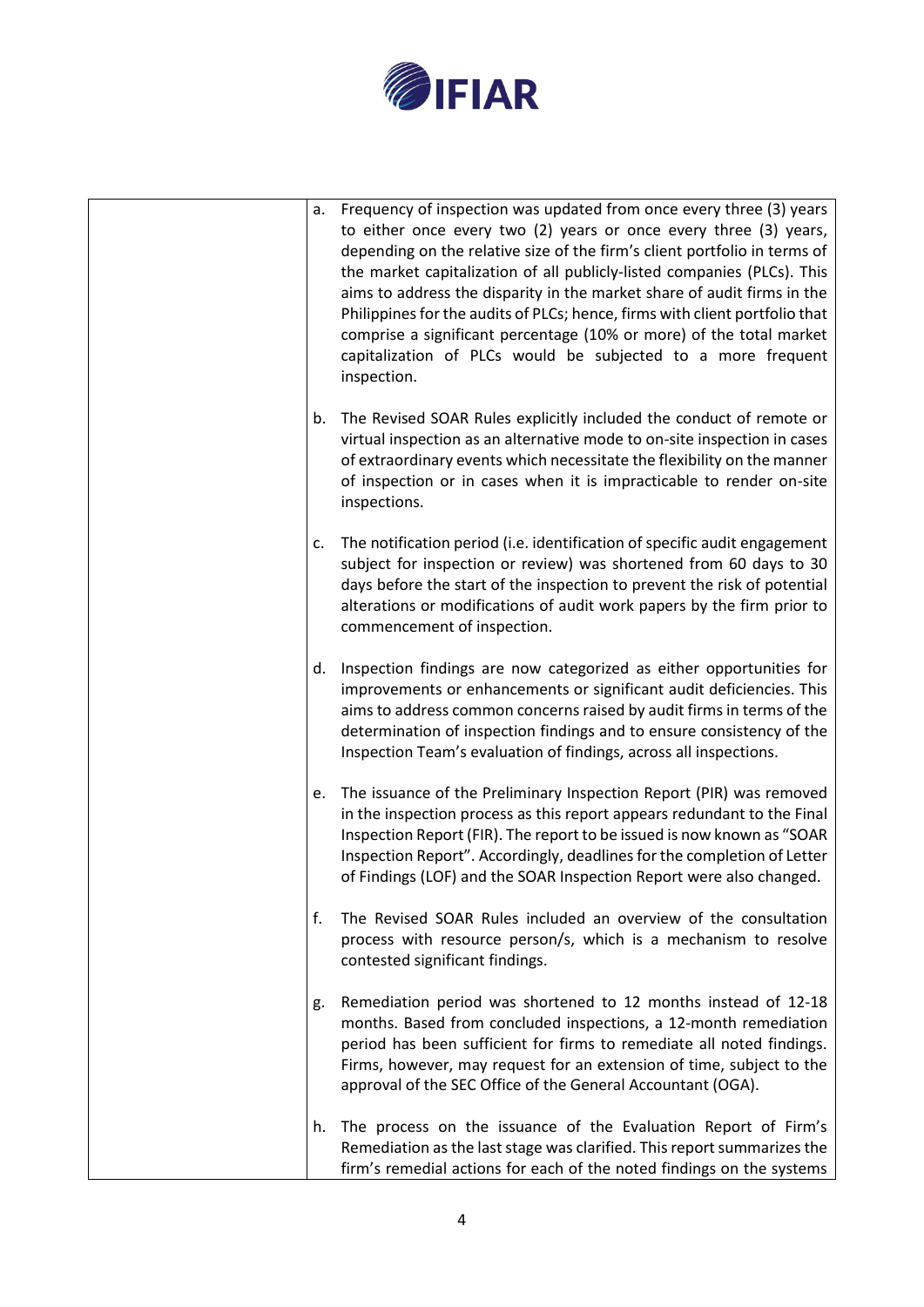

|                                                            | of quality control and significant audit deficiencies and the Inspection<br>Team's assessment if such remedial actions satisfactorily addressed<br>the findings or not.<br>The Revised SOAR Rules emphasized that the following shall be<br>i.<br>published on the SEC website:<br>inspection findings that are unresolved within the allowed period of<br>remediation;<br>inspection findings whose remedial actions are deemed not<br>satisfactory as determined by the Inspection Team; and/or<br>contested inspection findings that has attained finality in favor of<br>the Inspection Team's position and where the firm refuses to<br>remediate.                                                                                                                                                                                                                                                                                                                                                                                                                       |
|------------------------------------------------------------|-------------------------------------------------------------------------------------------------------------------------------------------------------------------------------------------------------------------------------------------------------------------------------------------------------------------------------------------------------------------------------------------------------------------------------------------------------------------------------------------------------------------------------------------------------------------------------------------------------------------------------------------------------------------------------------------------------------------------------------------------------------------------------------------------------------------------------------------------------------------------------------------------------------------------------------------------------------------------------------------------------------------------------------------------------------------------------|
|                                                            | The Revised SOAR Rules now include the planned publication of an<br>j.<br>Annual Inspection Report and the Audit Quality Indicators (AQI)<br>Framework. These future publications support the SOAR's objective to<br>continuously improve audit quality in the Philippines. The SOAR Annual<br>Inspection Report is intended to raise awareness on areas where<br>common audit deficiencies are noted and to highlight good practices<br>of inspected firms. AQIs, on the other hand, is a useful tool for Audit<br>Committees and those charged with governance to exercise their<br>oversight responsibilities and prompt important dialogue between all<br>relevant stakeholders on matters affecting audit quality.<br>Upon the request of the Audit Committee, audit firms are now<br>k.<br>required to communicate inspection findings and their actions to<br>address these findings. This is to encourage audit firms to further<br>engage with the Audit Committees or those charged with governance<br>through communication of findings from external inspections. |
|                                                            |                                                                                                                                                                                                                                                                                                                                                                                                                                                                                                                                                                                                                                                                                                                                                                                                                                                                                                                                                                                                                                                                               |
| <b>Governing Body</b><br><b>Composition and</b><br>members | 3.1 Describe with an appropriate level of detail the current<br>composition of the Member's governing body, including the ratio<br>between Board members who are independent from the audit<br>profession and those who are not <sup>2</sup> . The audit profession includes, for<br>example: audit firms, professional accountancy bodies and bodies or<br>entities associated with the audit profession.<br>The governing body of the PSEC is the Commission en banc. It is a collegial<br>body, composed of a Chairperson and four (4) Commissioners, appointed<br>by the President of the Republic of the Philippines for a term of seven (7)<br>years each. The Chairperson and the Commissioners shall serve as such<br>until their successors have been appointed and qualified.                                                                                                                                                                                                                                                                                       |

 $2$  An individual is independent of the profession even if he is a CPA, Chartered Accountant, or holder of another equivalent qualification, as long as this individual is not employed by or affiliated to a registered audit firm, nor employed by or affiliated to a professional accountancy body, nor employed by or affiliated to bodies or entities associated with the audit profession.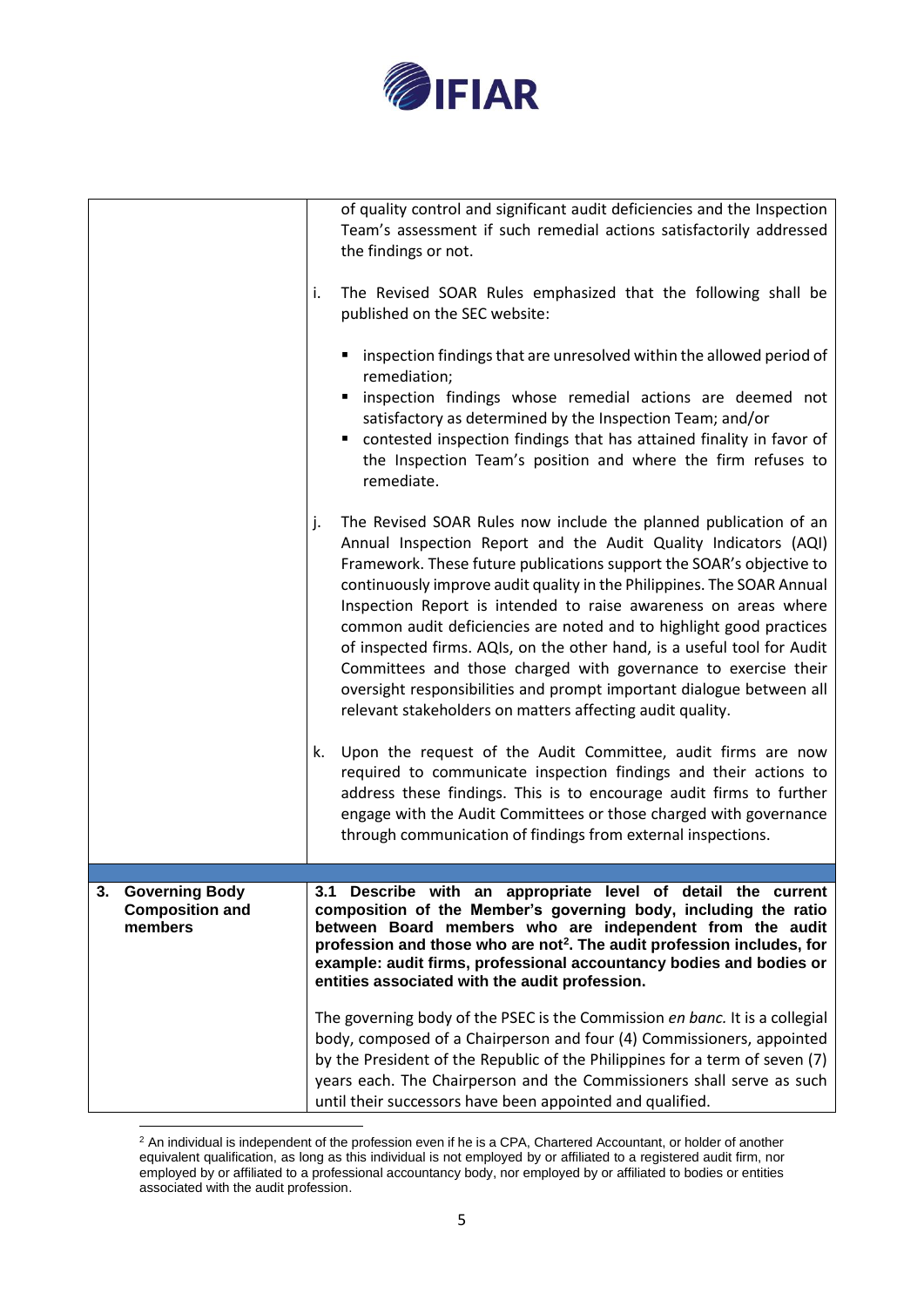

| In addition, all members of the Commission en banc are independent from<br>the audit profession. They are required to work full time with the PSEC and<br>are required to have undivided loyalty to the PSEC in the execution of their<br>duties. Thus, there may not be any instance where they will be connected<br>in any capacity with the auditing firms, professional accountancy bodies<br>and entities associated with the audit profession.                                             |
|--------------------------------------------------------------------------------------------------------------------------------------------------------------------------------------------------------------------------------------------------------------------------------------------------------------------------------------------------------------------------------------------------------------------------------------------------------------------------------------------------|
| The current composition of the Commission en banc is as follows:                                                                                                                                                                                                                                                                                                                                                                                                                                 |
| 1. Emilio B. Aquino - Chairperson<br>2. Ephyro Luis B. Amatong - Commissioner<br>3. Javey Paul D. Francisco - Commissioner<br>4. Kelvin Lester K. Lee - Commissioner<br>5. Karlo S. Bello - Commissioner                                                                                                                                                                                                                                                                                         |
| 3.2 What are the eligibility criteria / requirements and composition<br>requirements for the members of the governing body?                                                                                                                                                                                                                                                                                                                                                                      |
| Chapter II, Section 4.2 and 4.3 of the SRC set out the eligibility criteria for<br>the members of the PSEC's Commission en banc.                                                                                                                                                                                                                                                                                                                                                                 |
| "4.2. The Commissioners must be natural-born citizens of the<br>Philippines, at least forty (40) years of age for the Chairperson and<br>at least thirty-five (35) years of age for the Commissioners, of<br>good moral character, of unquestionable integrity, of known<br>probity and patriotism, and with recognized competence in social<br>and economic disciplines: Provided, that the majority of<br>Commissioners, including the Chairperson, shall be members of<br>the Philippine Bar. |
| 4.3. The Chairperson is the Chief Executive Officer of the<br>Commission. The Chairperson shall execute and administer the<br>policies, decisions, orders and resolutions approved by the<br>Commission and shall have general executive direction and<br>supervision of the work and operation of the Commission and of<br>its members, bodies, boards, offices, personnel and all its<br>administrative business."                                                                             |
| 3.3. Is each member of the governing body independent from the audit<br>profession? The audit profession includes, for example: audit firms,<br>professional accountancy bodies and bodies or entities associated<br>with the audit profession.                                                                                                                                                                                                                                                  |
| ⊠ Yes<br>$\square$ No                                                                                                                                                                                                                                                                                                                                                                                                                                                                            |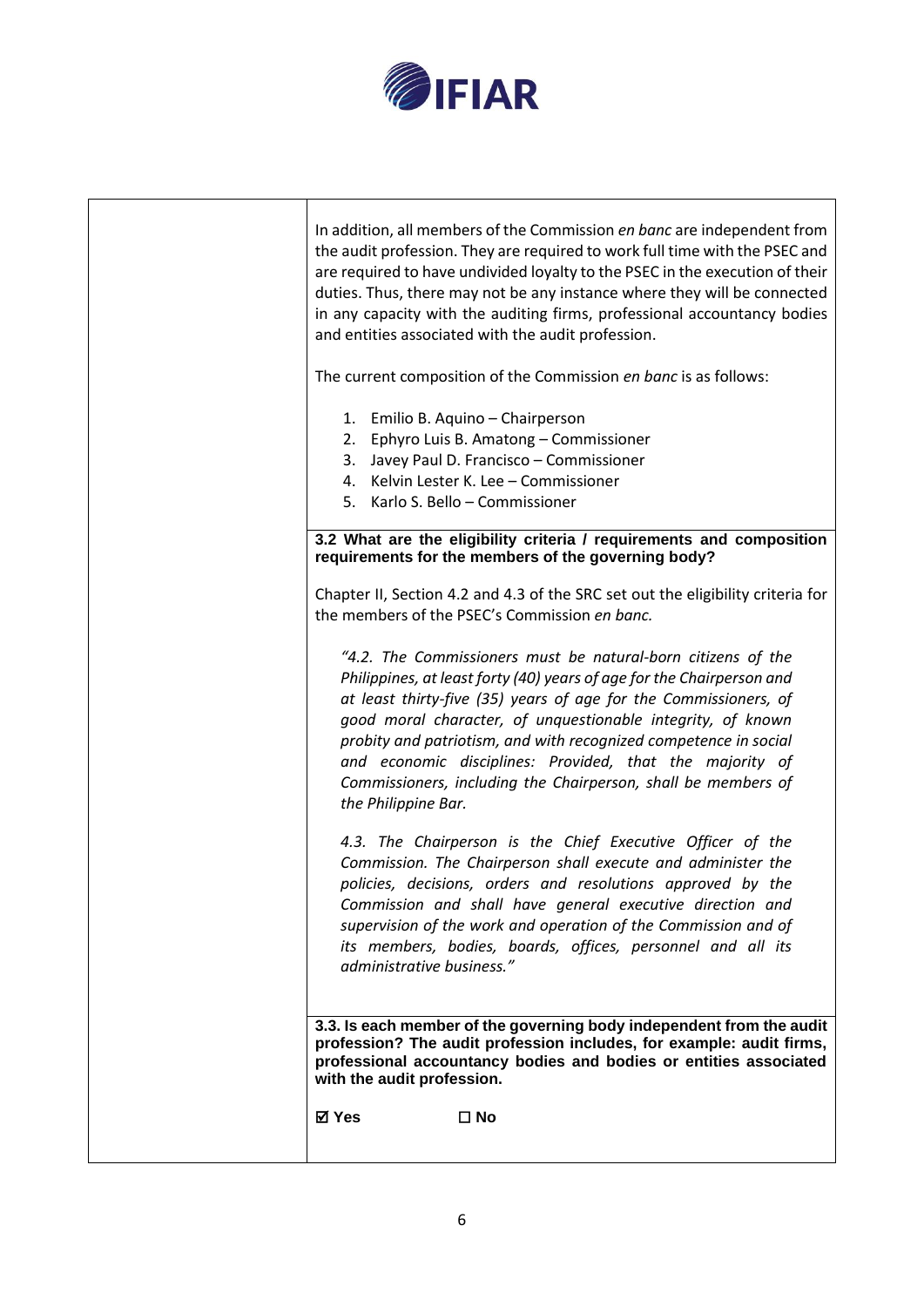

|                                   | 3.4 If the answer to question 3.3 is "No", is the majority of the members<br>of the governing body non-practitioner?                                                                                                                                                                                                                                                  |
|-----------------------------------|-----------------------------------------------------------------------------------------------------------------------------------------------------------------------------------------------------------------------------------------------------------------------------------------------------------------------------------------------------------------------|
|                                   | $\square$ Yes<br>$\square$ No                                                                                                                                                                                                                                                                                                                                         |
|                                   | Not applicable.                                                                                                                                                                                                                                                                                                                                                       |
|                                   | 3.5 If the answer to question 3.3 is "No", which safeguards are in place<br>to provide for the Member's overall independence from the audit<br>profession?                                                                                                                                                                                                            |
|                                   | Not applicable.                                                                                                                                                                                                                                                                                                                                                       |
|                                   | 3.6 Is there a restriction or recusal process that is applicable to<br>members of the governing body of the Member who are current or<br>former auditors/practitioners?                                                                                                                                                                                               |
|                                   | ⊠ Yes<br>$\square$ No                                                                                                                                                                                                                                                                                                                                                 |
|                                   | Does this include a "cooling-off" period for former auditors?                                                                                                                                                                                                                                                                                                         |
|                                   | $\Box$ Yes<br>⊠ No                                                                                                                                                                                                                                                                                                                                                    |
|                                   | If yes to either of the above, please describe:                                                                                                                                                                                                                                                                                                                       |
|                                   | Although not mandatory and as applicable, members of the Commission<br>en banc inhibit themselves in any cases that the PSEC decides or rules<br>which involve their former clients when they were practitioners. In<br>addition, the Commission en banc is a collegial body and all decisions<br>carried out by the governing body require at least a majority vote. |
|                                   | 3.7 Other than the governing body, are members of the profession<br>involved in the Member's organization (including in any inspections,<br>committee or panel role)?                                                                                                                                                                                                 |
|                                   | $\Box$ Yes<br>⊠ No                                                                                                                                                                                                                                                                                                                                                    |
|                                   | If yes, please describe their role with an appropriate level of detail,<br>including the ratio between those who are independent and those who<br>are not in the relevant function and whether such role includes<br>decisional or control authority:                                                                                                                 |
|                                   | Not applicable.                                                                                                                                                                                                                                                                                                                                                       |
|                                   |                                                                                                                                                                                                                                                                                                                                                                       |
| <b>Funding Arrangements</b><br>4. | 4.1 Describe the main funding arrangements of the Member, including<br>the setting and approval of the budget and the fees, if any:                                                                                                                                                                                                                                   |
|                                   | PSEC has a certain fiscal autonomy and hence, utilizes the retained income,<br>as provided for under the Revised Corporation Code, for its budgetary<br>requirements.                                                                                                                                                                                                 |
|                                   | Section 175 of the Revised Corporation Code states that:                                                                                                                                                                                                                                                                                                              |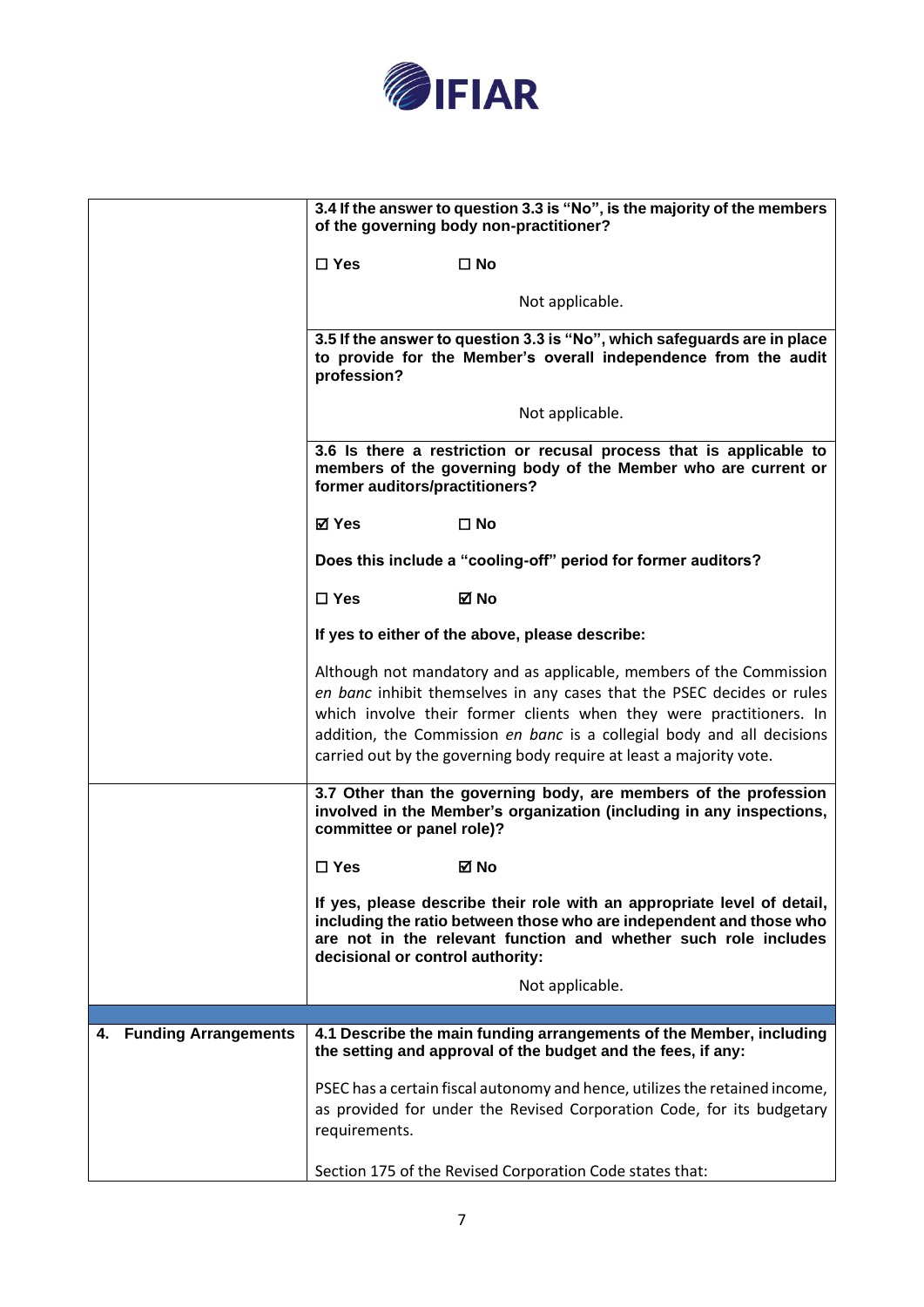

|                                | "For a more effective implementation of this Code, the Commission is<br>hereby authorized to collect, retain, and use fees, fines and other<br>charges pursuant to this Code and its rules and regulations. The<br>amount collected shall be deposited and maintained in a separate<br>account which shall form a fund for its modernization and to augment<br>its operational expenses such as, but not limited to, capital outlay,<br>increase in compensation and benefits comparable with prevailing<br>rates in the private sector, reasonable employee allowance, employee<br>health care services, and other insurance, employee career<br>advancement and professionalization, legal assistance, seminars and<br>other professional fees." |
|--------------------------------|----------------------------------------------------------------------------------------------------------------------------------------------------------------------------------------------------------------------------------------------------------------------------------------------------------------------------------------------------------------------------------------------------------------------------------------------------------------------------------------------------------------------------------------------------------------------------------------------------------------------------------------------------------------------------------------------------------------------------------------------------|
|                                | In addition, under the SRC, the Commission is authorized to retain and<br>utilize an amount equal to One Hundred Million Pesos (P100,000,000)<br>from its income.                                                                                                                                                                                                                                                                                                                                                                                                                                                                                                                                                                                  |
|                                | 4.2 Is the funding free from undue influence by the profession?                                                                                                                                                                                                                                                                                                                                                                                                                                                                                                                                                                                                                                                                                    |
|                                | <b>⊠</b> Yes<br>$\square$ No                                                                                                                                                                                                                                                                                                                                                                                                                                                                                                                                                                                                                                                                                                                       |
|                                | Please describe with an appropriate level of detail the safeguards in<br>place to prevent undue influence by the profession:                                                                                                                                                                                                                                                                                                                                                                                                                                                                                                                                                                                                                       |
|                                | The funding is free from any undue influence by any members of the<br>profession. As discussed in 4.1 above, PSEC utilizes the retained income, as<br>provided for under the Revised Corporation Code, for its budgetary<br>requirements.                                                                                                                                                                                                                                                                                                                                                                                                                                                                                                          |
|                                | 5.1 Does the Member have the responsibility for recurring inspections                                                                                                                                                                                                                                                                                                                                                                                                                                                                                                                                                                                                                                                                              |
| <b>Inspection System</b><br>5. | of audit firms undertaking audits of public interest entities (PIEs)?                                                                                                                                                                                                                                                                                                                                                                                                                                                                                                                                                                                                                                                                              |
|                                | <b>⊠</b> Yes<br>$\square$ No                                                                                                                                                                                                                                                                                                                                                                                                                                                                                                                                                                                                                                                                                                                       |
|                                | 5.2 Is this responsibility undertaken directly or through oversight of<br>inspection conducted by another organization?                                                                                                                                                                                                                                                                                                                                                                                                                                                                                                                                                                                                                            |
|                                | <b>⊠</b> Directly<br>□ Through Oversight                                                                                                                                                                                                                                                                                                                                                                                                                                                                                                                                                                                                                                                                                                           |
|                                | If directly, kindly provide a brief description or summary of the<br>responsibility, including the regulatory reporting process after<br>inspections i.e. recommendations issued, follow-up, etc.).                                                                                                                                                                                                                                                                                                                                                                                                                                                                                                                                                |
|                                | If through oversight of another organization, please describe with<br>an appropriate level of detail the other organization, its relation to<br>the Member, its role, and the arrangements for oversight:                                                                                                                                                                                                                                                                                                                                                                                                                                                                                                                                          |
|                                | Below is a brief overview of PSEC's direct responsibilities, through the<br>SOAR Inspection Program, for auditor oversight as prescribed in<br>MC No. 12, series of 2021:                                                                                                                                                                                                                                                                                                                                                                                                                                                                                                                                                                          |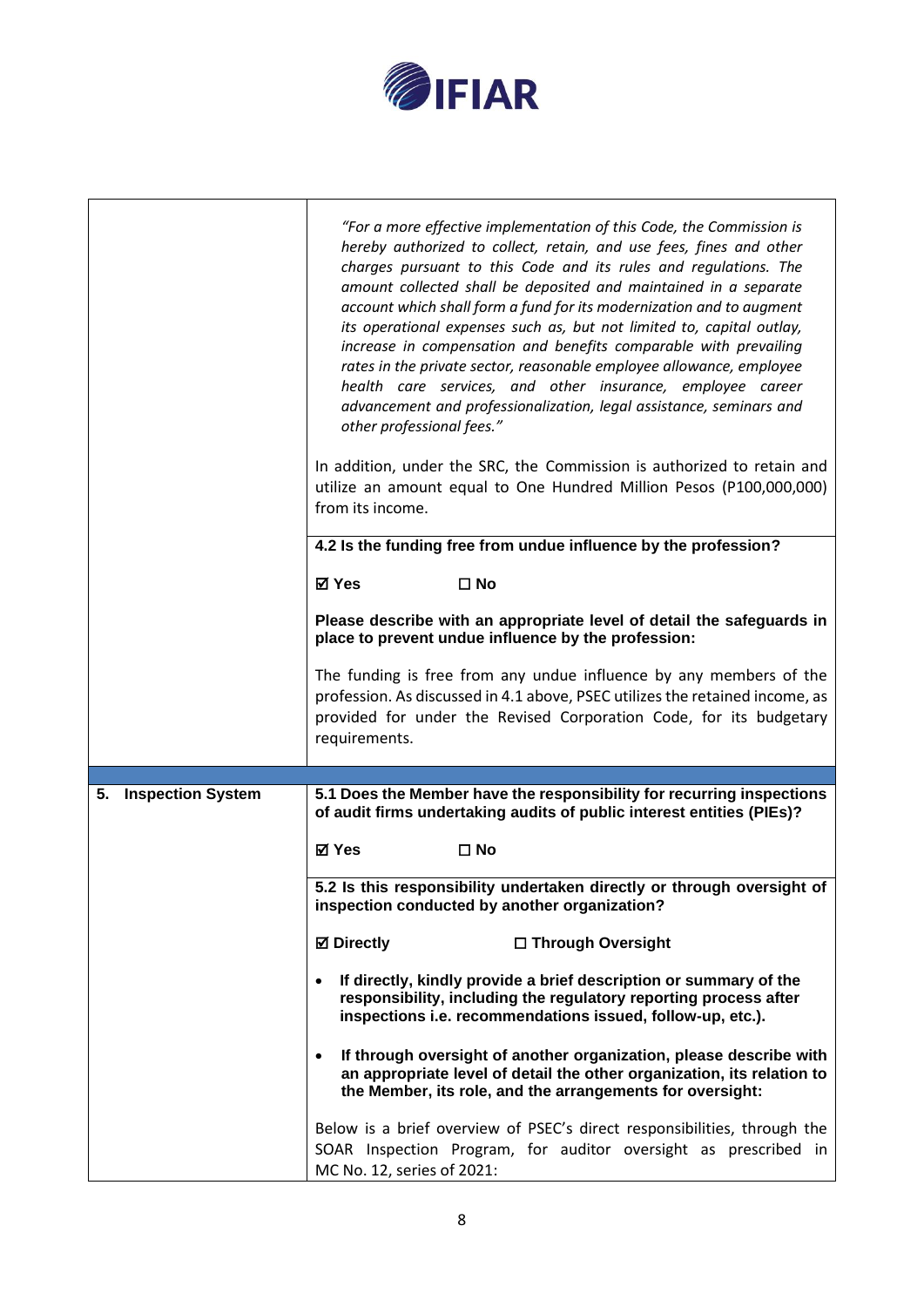

| а. | Employ a risk-based approach in selecting the firm and the audit<br>engagement that will be subjected to the SOAR Inspection;                                                                                                                                                                                                                                                                                                                                                                                                |
|----|------------------------------------------------------------------------------------------------------------------------------------------------------------------------------------------------------------------------------------------------------------------------------------------------------------------------------------------------------------------------------------------------------------------------------------------------------------------------------------------------------------------------------|
| b. | Conduct firm-level review which covers the appropriateness of the<br>firm's policies and procedures, the degree of the firm's compliance<br>with the elements of a system of quality control, and the sufficiency of<br>the firm's documentation, as prescribed under the Philippine<br>Standards on Quality Control (PSQC) 1 (Redrafted), Quality Control for<br>Firms that Perform Audits and Reviews of Financial Statements and<br>other Assurance Related Services Engagements, or any of its<br>subsequent amendments; |
| c. | Conduct engagement-level review which covers an assessment of the<br>audit team's compliance with professional standards, relevant<br>regulatory requirements and firm policies and procedures in<br>connection with its performance of audits, issuance of audit reports<br>and related matters involving publicly-listed companies;                                                                                                                                                                                        |
| d. | Maintain independence and keep the information obtained from the<br>inspection confidential;                                                                                                                                                                                                                                                                                                                                                                                                                                 |
| e. | Notify the firm at least 60 calendar days before the start of the<br>inspection detailing the inspection's plan, purpose, timing and<br>requirements;                                                                                                                                                                                                                                                                                                                                                                        |
| f. | Notify the firm of the selected audit engagement at least 30 calendar<br>days before the start of the inspection;                                                                                                                                                                                                                                                                                                                                                                                                            |
| g. | Issue LOF and SOAR Inspection Report to the inspected firm and the<br>audit engagement team which provide details of the Inspection Team's<br>findings on quality control policies and significant audit deficiencies;                                                                                                                                                                                                                                                                                                       |
| h. | Require the inspected firm and audit engagement team to remediate<br>the noted findings on quality control and the significant audit<br>deficiencies;                                                                                                                                                                                                                                                                                                                                                                        |
| İ. | Evaluate if the remediation actions of the firm and the audit<br>engagement team sufficiently address the identified findings and issue<br>an Evaluation Report of the Firm's Remediation; and                                                                                                                                                                                                                                                                                                                               |
| ı. | Enforce appropriate administrative sanctions, as applicable.                                                                                                                                                                                                                                                                                                                                                                                                                                                                 |
|    | 5.3 Please describe with an appropriate level of detail the<br>requirements and practices regarding the frequency of inspections:                                                                                                                                                                                                                                                                                                                                                                                            |
|    | PSEC follows a risk-based approach in the selection of engagements and<br>firms to be subjected to SOAR Inspection.                                                                                                                                                                                                                                                                                                                                                                                                          |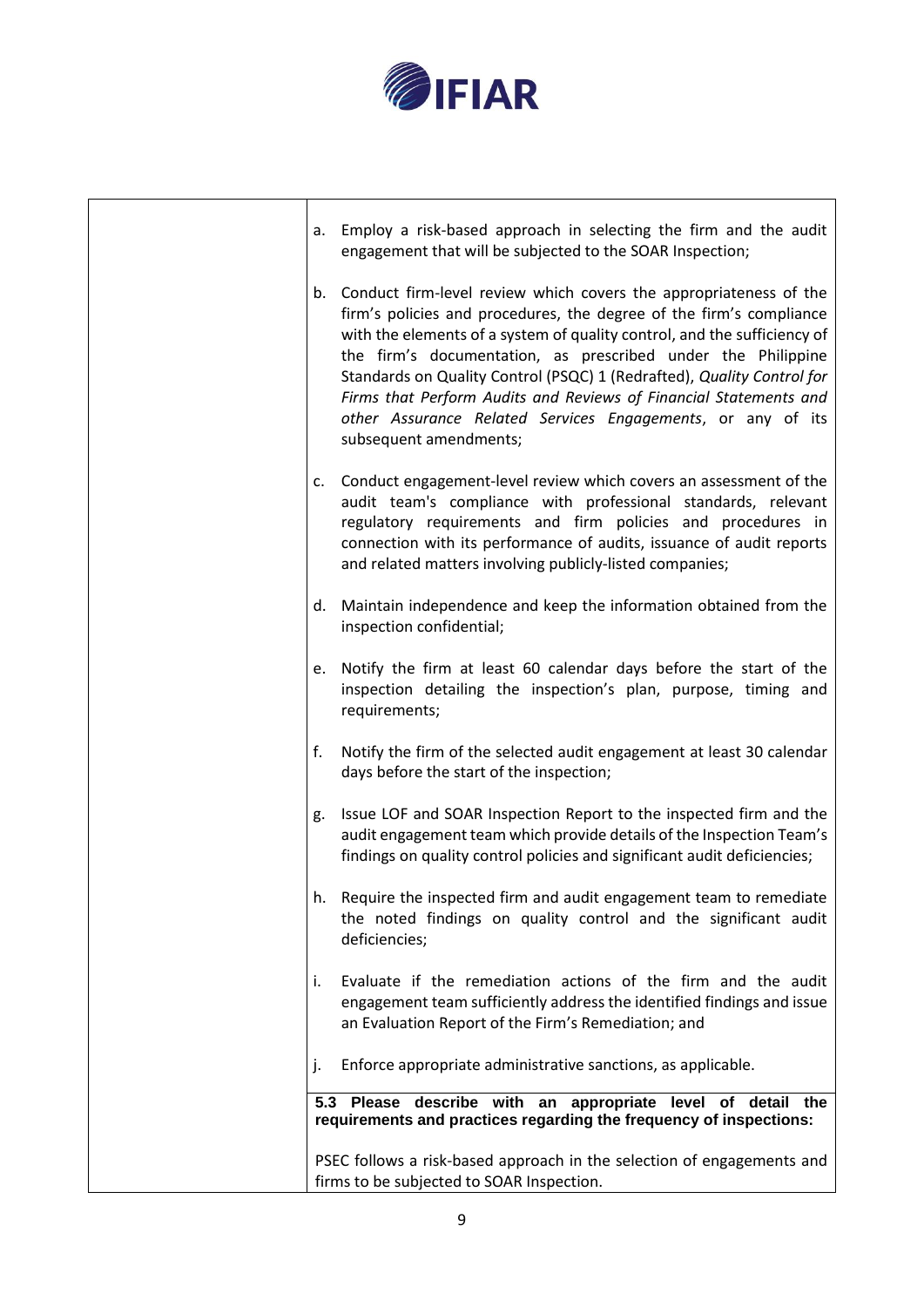

٦

 $\mathbf{r}$ 

|                                                   | For all covered firms, the frequency of inspection shall be based on the<br>relative size of the audited PLCs, in terms of market capitalization as of<br>every 31 <sup>st</sup> of March. The frequency shall be determined by the Inspection<br>Team and shall be updated on a regular basis based on these guidelines: |                |       |
|---------------------------------------------------|---------------------------------------------------------------------------------------------------------------------------------------------------------------------------------------------------------------------------------------------------------------------------------------------------------------------------|----------------|-------|
|                                                   | Once every two (2) years<br>٠                                                                                                                                                                                                                                                                                             |                |       |
|                                                   | Firms with a client portfolio that collectively comprise 10% or more of<br>the total market capitalization of PLCs; and                                                                                                                                                                                                   |                |       |
|                                                   | Once every three (3) years                                                                                                                                                                                                                                                                                                |                |       |
|                                                   | Firms with a client portfolio that collectively comprise less than 10% of<br>the total market capitalization of PLCs.                                                                                                                                                                                                     |                |       |
|                                                   | If there is a change or breach in the threshold during the year, such change<br>shall be considered in the following year's assessment of the frequency of<br>inspection of covered audit firms, as determined by the Inspection Team.                                                                                    |                |       |
|                                                   | The Commission, however, is not precluded from subjecting firms to a<br>more frequent inspection as circumstances would warrant.                                                                                                                                                                                          |                |       |
|                                                   |                                                                                                                                                                                                                                                                                                                           |                |       |
|                                                   |                                                                                                                                                                                                                                                                                                                           |                |       |
| <b>Audit and Financial</b><br>6.<br><b>Market</b> | 6.1 Provide the number of audit firms subject to inspections. Include<br>an indication of the number of public interest audits (PIEs) and other<br>audits that fall under the Member's oversight or mandate.                                                                                                              |                |       |
|                                                   | As of December 31, 2021, there were 29 PSEC-accredited auditing firms                                                                                                                                                                                                                                                     |                |       |
|                                                   | under Group A that are allowed to handle the audits of the 292 PLCs. Out                                                                                                                                                                                                                                                  |                |       |
|                                                   | of these 29 PSEC-accredited Group A firms, 17 are handling the audits of                                                                                                                                                                                                                                                  |                |       |
|                                                   | PLCs listed in the Philippine Stock Exchange (PSE) and are therefore<br>covered under the SOAR Inspection Program.                                                                                                                                                                                                        |                |       |
|                                                   |                                                                                                                                                                                                                                                                                                                           |                |       |
|                                                   | 6.2 What are the sizes and market shares of each of the largest audit<br>firms in the Member's jurisdiction?                                                                                                                                                                                                              |                |       |
|                                                   | Below is the market share of the firms auditing PLCs as of December 31,<br>2021:                                                                                                                                                                                                                                          |                |       |
|                                                   | <b>Auditing Firms</b>                                                                                                                                                                                                                                                                                                     | No. of         | %     |
|                                                   |                                                                                                                                                                                                                                                                                                                           | <b>Clients</b> | share |
|                                                   | 1<br>Sycip Gorres Velayo & Co. (Member Firm of<br>Ernst & Young Global)                                                                                                                                                                                                                                                   | 144            | 50%   |
|                                                   | Punongbayan and Araullo (Member Firm of<br>$\overline{2}$<br><b>Grant Thornton International)</b>                                                                                                                                                                                                                         | 37             | 13%   |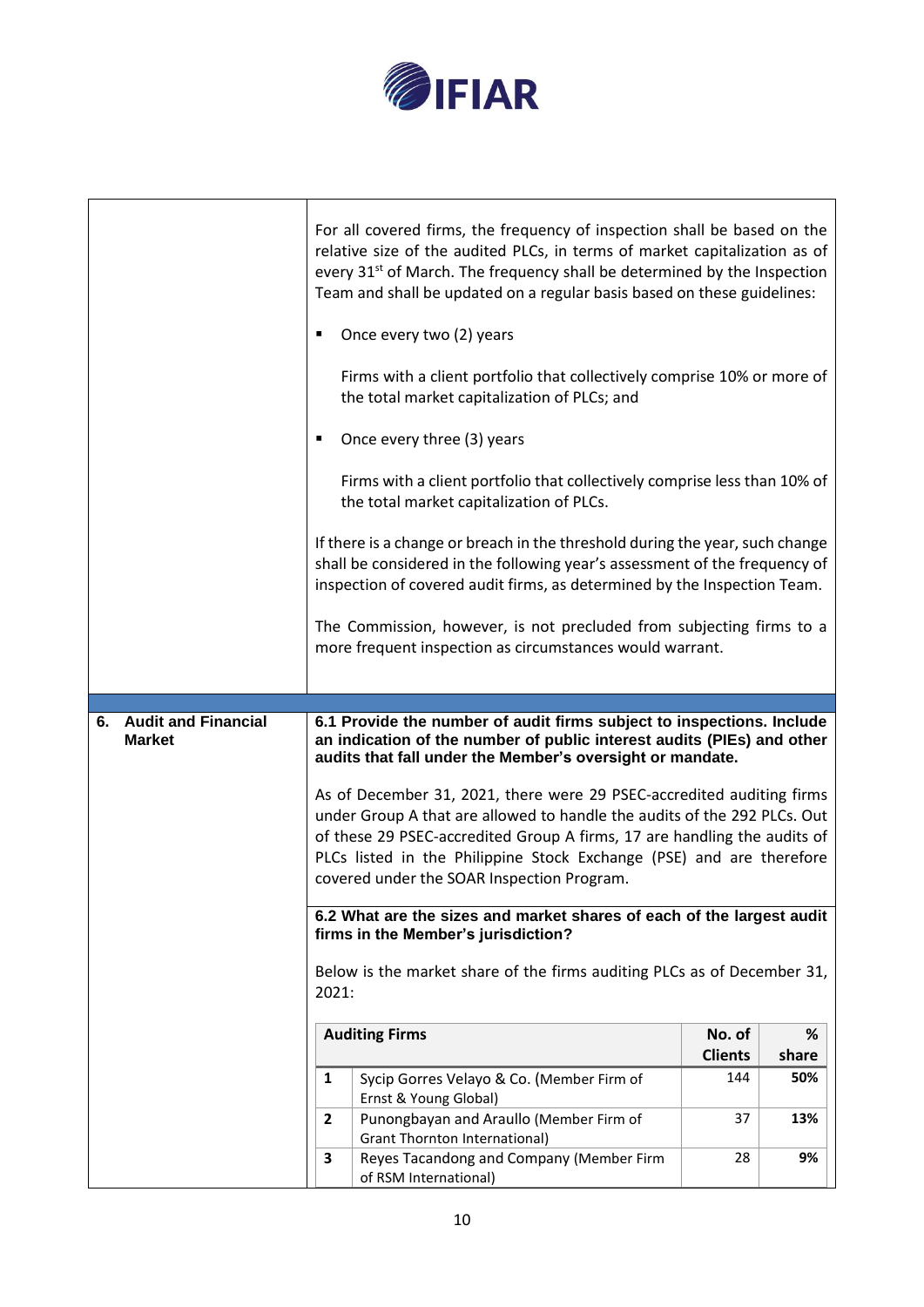

|    |                                                                               | 4<br>R.G. Manabat and Co. (Member Firm of KPMG<br>International)                                                                                                                                                                                                                                                                                                                                                                                                      | 26 | 8%  |
|----|-------------------------------------------------------------------------------|-----------------------------------------------------------------------------------------------------------------------------------------------------------------------------------------------------------------------------------------------------------------------------------------------------------------------------------------------------------------------------------------------------------------------------------------------------------------------|----|-----|
|    |                                                                               | Isla Lipana and Co. (Member Firm of<br>5<br>PricewaterhouseCoopers)                                                                                                                                                                                                                                                                                                                                                                                                   | 14 | 4%  |
|    |                                                                               | Alas, Oplas & Co., CPAs (Member Firm of BKR<br>6<br>International)                                                                                                                                                                                                                                                                                                                                                                                                    | 3  | 1%  |
|    |                                                                               | $\overline{\mathbf{z}}$<br>Others - composed of small and medium sized<br><b>Auditing Firms</b>                                                                                                                                                                                                                                                                                                                                                                       | 39 | 15% |
|    |                                                                               | * Included under "Others" are: Navarro, Amper & Co. (Member Firm of Deloitte                                                                                                                                                                                                                                                                                                                                                                                          |    |     |
|    |                                                                               | Global) and BDO Roxas Cruz Tagle and Co. (Member Firm of BDO International)                                                                                                                                                                                                                                                                                                                                                                                           |    |     |
|    |                                                                               |                                                                                                                                                                                                                                                                                                                                                                                                                                                                       |    |     |
| 7. | <b>Main Other</b><br><b>Responsibilities of the</b><br>Member within the area | 7.1 Please indicate whether the Member has responsibility for tasks<br>other than Inspections within the area of Audit Oversight:                                                                                                                                                                                                                                                                                                                                     |    |     |
|    | of Audit Oversight                                                            | <b>☑ Registration/Licensing</b><br>☑ Audit and/or Ethics Standard Setting                                                                                                                                                                                                                                                                                                                                                                                             |    |     |
|    |                                                                               | $\Box$ Permanent Education of Auditors                                                                                                                                                                                                                                                                                                                                                                                                                                |    |     |
|    |                                                                               | <b>⊠</b> Enforcement                                                                                                                                                                                                                                                                                                                                                                                                                                                  |    |     |
|    |                                                                               | $\square$ Other:                                                                                                                                                                                                                                                                                                                                                                                                                                                      |    |     |
|    |                                                                               | 7.2 If the Member has the responsibility for Registration/Licensing,                                                                                                                                                                                                                                                                                                                                                                                                  |    |     |
|    |                                                                               | please indicate whether this responsibility is undertaken directly or                                                                                                                                                                                                                                                                                                                                                                                                 |    |     |
|    |                                                                               | through oversight of Registration/Licensing conducted by another                                                                                                                                                                                                                                                                                                                                                                                                      |    |     |
|    |                                                                               | organization?                                                                                                                                                                                                                                                                                                                                                                                                                                                         |    |     |
|    |                                                                               | <b>⊠</b> Directly<br>□ Through Oversight                                                                                                                                                                                                                                                                                                                                                                                                                              |    |     |
|    |                                                                               | If directly, please describe the responsibility with an appropriate<br>level of detail.                                                                                                                                                                                                                                                                                                                                                                               |    |     |
|    |                                                                               | If through oversight, please indicate the name of the other<br>organization and its composition (i.e. whether practitioners from<br>the audit profession are involved in decision-making). Also give a<br>description of the powers of the other organization and procedure<br>applied, as well as the role of the Member in these procedures.                                                                                                                        |    |     |
|    |                                                                               | PSEC requires external auditors to be accredited before they can audit<br>issuers and regulated companies under Groups A, B or C. The PSEC issues<br>accreditations to auditing firms and independent auditors which/who<br>meet the required qualifications, trainings, and quality control policies and<br>procedures.                                                                                                                                              |    |     |
|    |                                                                               | The accreditation process for external auditors and audit firms serves as<br>the quality mechanism implemented by the PSEC to safeguard the integrity<br>and ensure the reliability of the reports submitted to the PSEC in order to<br>protect the investors. This process involves an evaluation of the<br>capabilities of the applicant-external auditor and an evaluation of the<br>Audited Financial Statements (AFS) of the applicant's selected audit clients. |    |     |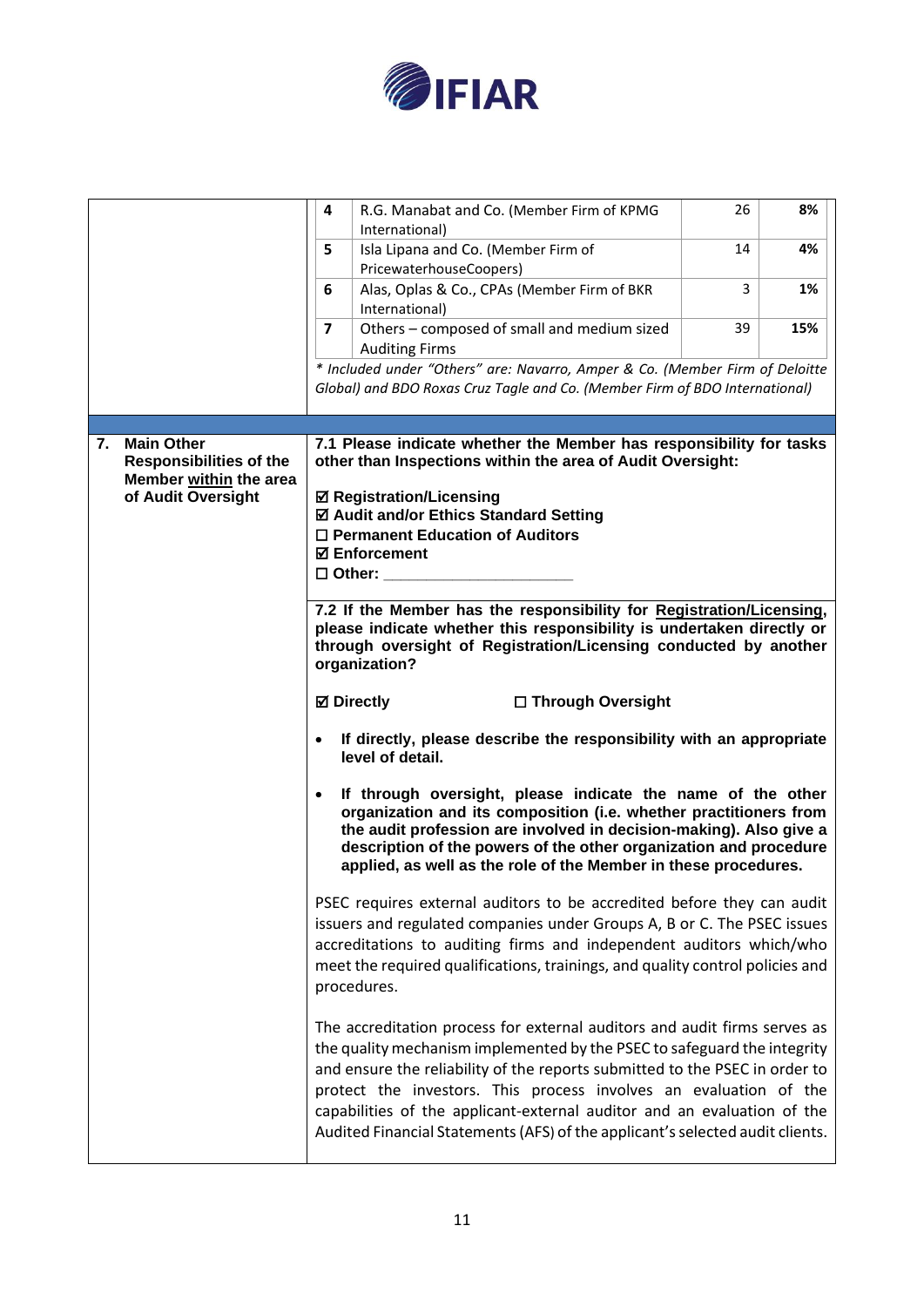

| Congress and other government agencies, and issues opinions or<br>clarifications on accounting and related matters.<br>7.3 If the Member has the responsibility for Audit and/or Ethics<br>Standard Setting, please indicate whether this responsibility is<br>undertaken directly or through oversight of Audit and/or Ethics<br><b>Standard Setting conducted by another organization?</b><br><b>Ø</b> Directly<br>□ Through Oversight                                                                                                                                                                                                    |
|---------------------------------------------------------------------------------------------------------------------------------------------------------------------------------------------------------------------------------------------------------------------------------------------------------------------------------------------------------------------------------------------------------------------------------------------------------------------------------------------------------------------------------------------------------------------------------------------------------------------------------------------|
| If directly, please describe the responsibility with an appropriate<br>level of detail.                                                                                                                                                                                                                                                                                                                                                                                                                                                                                                                                                     |
| If through oversight, please indicate the name of the other<br>organization and its composition (i.e. whether practitioners from<br>the audit profession are involved in decision-making). Also give a<br>description of the powers of the other organization and procedures<br>applied, as well as the role of the Member in these procedures.                                                                                                                                                                                                                                                                                             |
| Under the Revised SRC Rule 68, PSEC issues financial reporting rules to<br>PSEC-regulated companies. Further, PSEC issues MCs upon approval by the<br>Philippine Professional Regulation Commission (PRC) thru the BOA, of the<br>auditing standards promulgated by the Auditing and Assurance Standards<br>Council (AASC) as well as the ethical standards promulgated by the<br>Philippine Institute of Certified Public Accountants. These MCs require<br>PSEC-regulated entities to follow the adopted auditing and ethical<br>standards. Under the Revised SRC Rule 68, external auditors accredited<br>with the PSEC are required to: |
| a. Comply with the rotation policies as prescribed in the Code of Ethics<br>for Professional Accountants in the Philippines; and                                                                                                                                                                                                                                                                                                                                                                                                                                                                                                            |
| b. Conduct audits in accordance with the requirements of the Philippine<br>Standards on Auditing (PSAs).                                                                                                                                                                                                                                                                                                                                                                                                                                                                                                                                    |
| 7.4 If the Member has the responsibility for Permanent Education of<br>Auditors, please indicate whether this responsibility is undertaken<br>directly or through oversight of Permanent Education of Auditors<br>conducted by another organization?                                                                                                                                                                                                                                                                                                                                                                                        |
| $\square$ Directly<br>□ Through Oversight                                                                                                                                                                                                                                                                                                                                                                                                                                                                                                                                                                                                   |
| If directly, please describe the responsibility with an appropriate<br>level of detail.                                                                                                                                                                                                                                                                                                                                                                                                                                                                                                                                                     |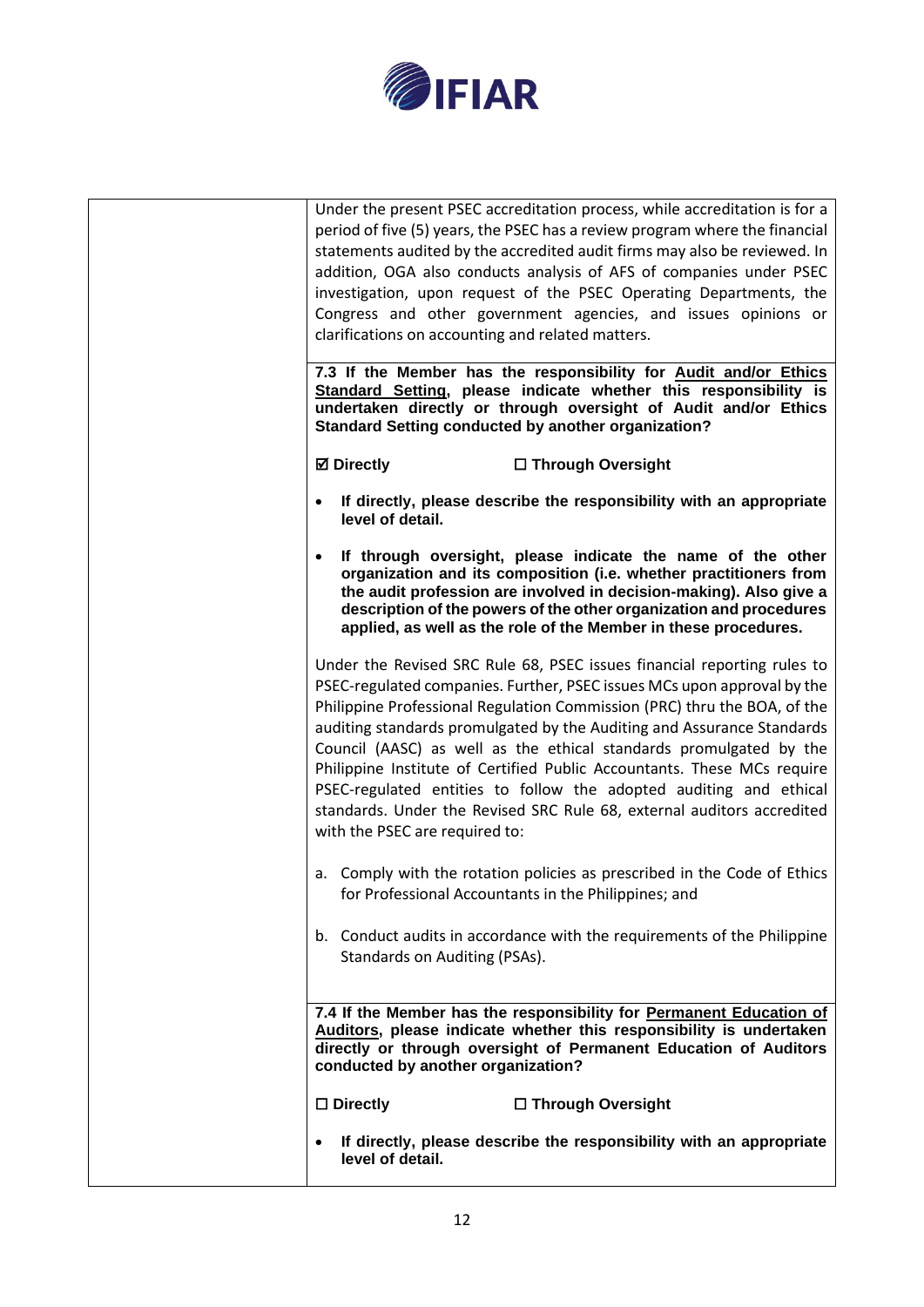

| If through oversight, please indicate the name of the other<br>organization and its composition (i.e. whether practitioners from<br>the audit profession are involved in decision-making). Also give a<br>description of the powers of the other organization and procedures<br>applied, as well as the role of the Member in these procedures.                                                                     |
|---------------------------------------------------------------------------------------------------------------------------------------------------------------------------------------------------------------------------------------------------------------------------------------------------------------------------------------------------------------------------------------------------------------------|
| Not applicable.                                                                                                                                                                                                                                                                                                                                                                                                     |
| 7.5 If the Member has the responsibility for Enforcement, please<br>indicate whether this responsibility is undertaken directly or through<br>referral to other organization(s)?                                                                                                                                                                                                                                    |
| <b>Ø</b> Directly<br>□ Through Referral                                                                                                                                                                                                                                                                                                                                                                             |
| If directly, kindly provide a brief description or summary of the<br>enforcement responsibility, the procedure and process involved,<br>including the regulatory reporting process that led to disciplinary<br>action.                                                                                                                                                                                              |
| If through referral, please indicate the name of the other<br>$\bullet$<br>organization and its composition (i.e. whether practitioners from<br>the audit profession are involved in decision-making). Also give a<br>description of the enforcement powers of the other organization<br>and procedures applied, as well as the role of the Member in these<br>procedures.                                          |
| Section 5(f) of the SRC and Section 179 of the Revised Corporation Code<br>provide the PSEC's powers to "impose sanctions for the violation of laws<br>and rules, regulations and orders, and issued pursuant thereto".                                                                                                                                                                                             |
| Section 10.3 of PSEC MC No. 12, Series of 2021 or the Revised SOAR Rules<br>notably provides the procedures and sanctions for violations identified<br>during the inspection:                                                                                                                                                                                                                                       |
| "If the Inspection Team determines that the information<br>obtained from the firm during the inspection indicates that the<br>inspected firm, any member of the audit team or any firm<br>personnel may have engaged in any act or omission that may<br>violate regulatory requirements, ethical, quality control and<br>auditing standards or any applicable professional standards, the<br>Inspection Team shall: |
| a. Report information concerning such act, practice or omission<br>to the Commission en banc; and                                                                                                                                                                                                                                                                                                                   |
| b. If deemed necessary, recommend an investigation of such<br>act, practice or omission or a disciplinary proceeding in<br>accordance with the Rule of the Commission.                                                                                                                                                                                                                                              |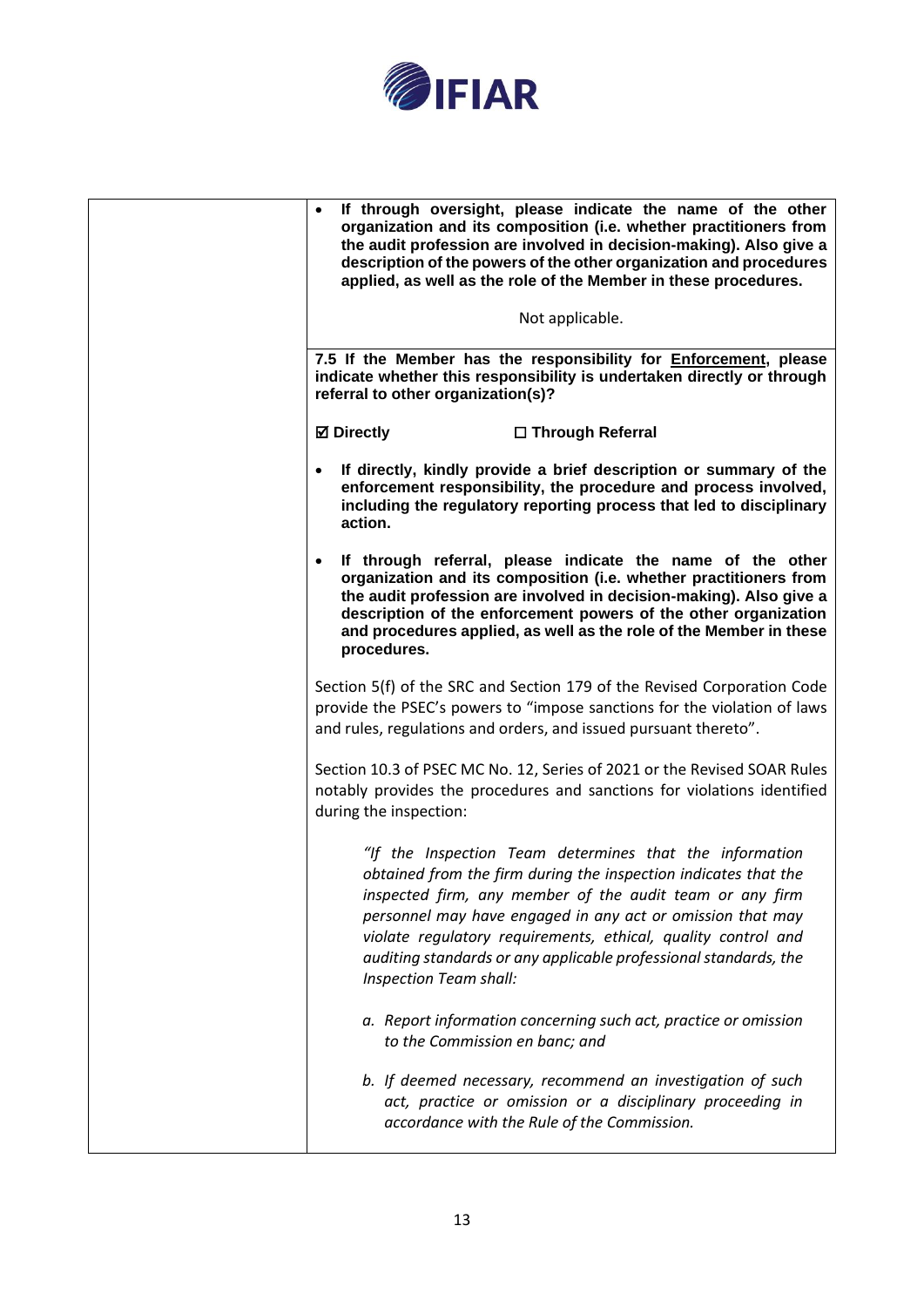

|    |                                                                                                      | The following administrative sanctions may be imposed on<br>auditing firms/auditors covered by the inspection:                                                                                                                                                                                                                                                                                                                                                                                                                                                                                                                                                                                                                                                                                                                                                                                                                                                                             |
|----|------------------------------------------------------------------------------------------------------|--------------------------------------------------------------------------------------------------------------------------------------------------------------------------------------------------------------------------------------------------------------------------------------------------------------------------------------------------------------------------------------------------------------------------------------------------------------------------------------------------------------------------------------------------------------------------------------------------------------------------------------------------------------------------------------------------------------------------------------------------------------------------------------------------------------------------------------------------------------------------------------------------------------------------------------------------------------------------------------------|
|    |                                                                                                      | a. Censure;<br>b. Require additional professional education and training;<br>c. Require the firm to engage another consultant to design<br>policies and to improve compliance with professional<br>standards relating to the preparation and issuance of audit<br>reports and the obligations and liabilities of accountants with<br>respect thereto;<br>d. Monetary fines;<br>e. Downgrading of the PSEC accreditation level;<br>f. For egregious or repeat violations, suspension or revocation<br>of PSEC accreditation; and/or<br>g. Other sanctions that will be subsequently determined and<br>issued by the Commission."                                                                                                                                                                                                                                                                                                                                                            |
|    |                                                                                                      | If the SOAR Inspection Team would find, in the course of their inspection,<br>violations by PLCs and other companies of securities law and other laws<br>and regulations being implemented by the PSEC, the same will be reported<br>also to the operating departments - [Market Securities and Regulation<br>Department (MSRD), Corporate Governance and Finance Department, and<br>the Company Registration and Monitoring Department] $-$ of the PSEC for<br>further proceedings against the PLCs/companies concerned and for<br>imposition of appropriate administrative sanctions. If the violations would<br>constitute fraud or would warrant initiation of criminal action, the same<br>shall be referred to the Enforcement and Investors Protection Department<br>(EIPD) of the PSEC for further proceedings. The MSRD is responsible for the<br>registration of securities and supervision of the PLCs, while the EIPD is the<br>investigation and prosecution arm of the PSEC. |
|    |                                                                                                      | The procedures and sanctions for violations as stated in Section 10.3 of<br>MC No. 12, Series of 2021 or the Revised SOAR Rules for inspections on<br>auditors and auditing firms are determined and enforced directly by the<br>PSEC thru the OGA.                                                                                                                                                                                                                                                                                                                                                                                                                                                                                                                                                                                                                                                                                                                                        |
|    |                                                                                                      | 7.6 If the Member has the responsibility for other tasks within the area<br>of Audit Oversight, please describe with an appropriate level of detail:                                                                                                                                                                                                                                                                                                                                                                                                                                                                                                                                                                                                                                                                                                                                                                                                                                       |
|    |                                                                                                      | Not applicable.                                                                                                                                                                                                                                                                                                                                                                                                                                                                                                                                                                                                                                                                                                                                                                                                                                                                                                                                                                            |
| 8. | <b>Main Other</b><br><b>Responsibilities of the</b><br>Member outside the<br>area of Audit Oversight | 8.1 Please describe with an appropriate level of detail whether the<br>Member has responsibility for tasks outside the area of audit oversight<br>such as Supervision of Financial Reporting or Securities Regulation:                                                                                                                                                                                                                                                                                                                                                                                                                                                                                                                                                                                                                                                                                                                                                                     |
|    |                                                                                                      | The PSEC is the national government regulatory agency charged with                                                                                                                                                                                                                                                                                                                                                                                                                                                                                                                                                                                                                                                                                                                                                                                                                                                                                                                         |
|    |                                                                                                      | supervision and protection over the corporate sector, the capital market                                                                                                                                                                                                                                                                                                                                                                                                                                                                                                                                                                                                                                                                                                                                                                                                                                                                                                                   |
|    |                                                                                                      | participants, the securities and investment instruments market, and the                                                                                                                                                                                                                                                                                                                                                                                                                                                                                                                                                                                                                                                                                                                                                                                                                                                                                                                    |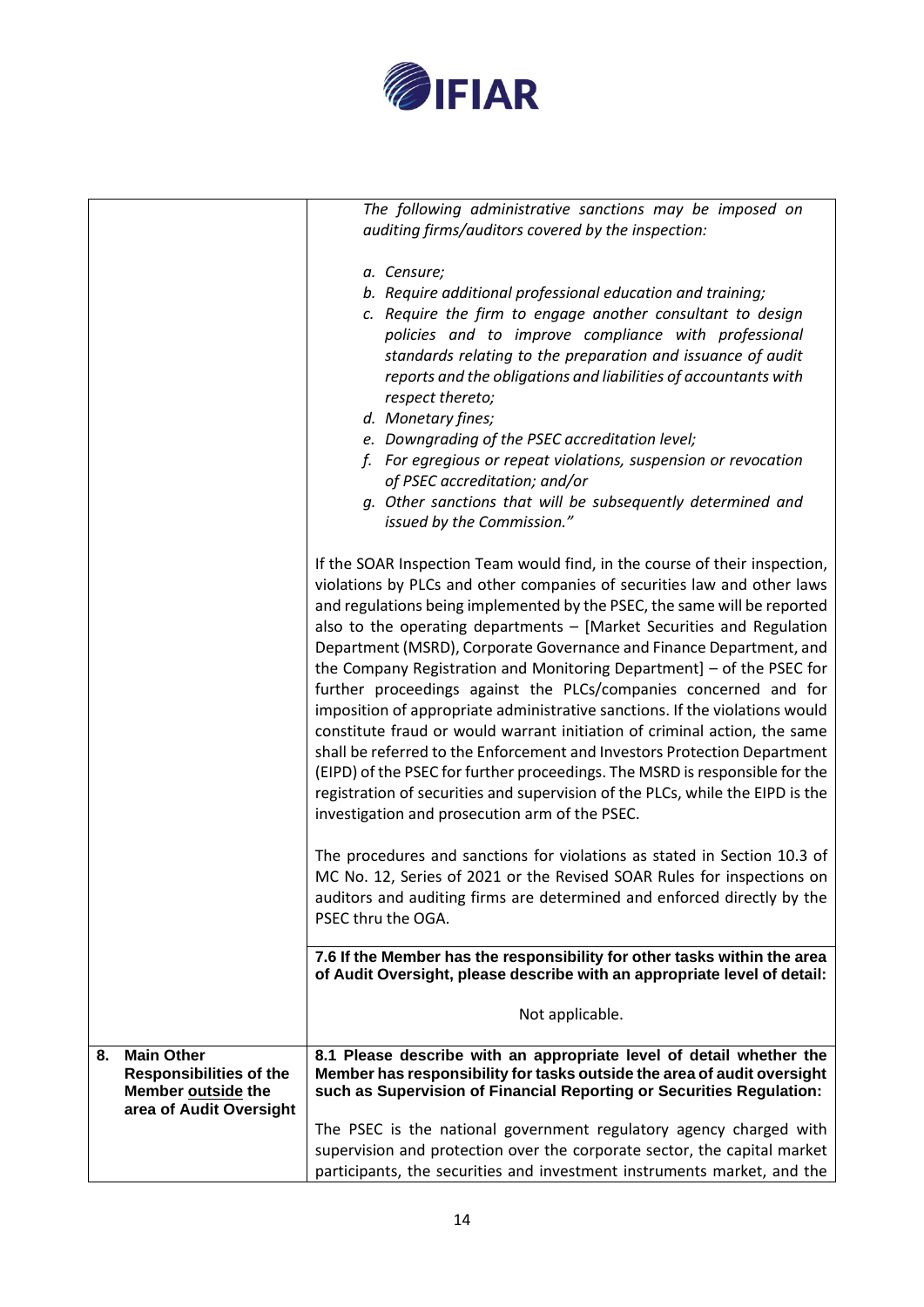

|                                                    | investing public. Created on October 26, 1936 by Commonwealth Act 83<br>also known as The Securities Act, the Commission was tasked to regulate<br>the sale and registration of securities, exchanges, brokers, dealers and<br>salesmen. Subsequent laws were enacted to encourage investments and<br>more active public participation in the affairs of private corporations and<br>enterprises, and to broaden the Commission's mandates. Recently<br>enacted laws gave greater focus on the Commission's role to develop and<br>regulate the corporate and capital market toward good corporate<br>governance, protection of investors, widest participation of ownership and<br>democratization of wealth.                                                                                                                                                                                                                                                                                                        |
|----------------------------------------------------|-----------------------------------------------------------------------------------------------------------------------------------------------------------------------------------------------------------------------------------------------------------------------------------------------------------------------------------------------------------------------------------------------------------------------------------------------------------------------------------------------------------------------------------------------------------------------------------------------------------------------------------------------------------------------------------------------------------------------------------------------------------------------------------------------------------------------------------------------------------------------------------------------------------------------------------------------------------------------------------------------------------------------|
|                                                    | The PSEC is the registrar and overseer of the Philippine corporate sector;<br>it supervises more than 600,000 active corporations and evaluates the<br>financial statements filed by all corporations registered with it. The PSEC<br>also develops and regulates the capital market, a crucial component of the<br>Philippine financial system and economy. As it carries out its mandate, the<br>PSEC contributes significantly to government revenues.                                                                                                                                                                                                                                                                                                                                                                                                                                                                                                                                                             |
|                                                    | Based on the Revised SRC Rule 68, PSEC also has the authority, subject to<br>prior consultation with concerned parties, to prescribe the most<br>appropriate requirement that shall form part of the applicable financial<br>reporting frameworks of corporations. In prescribing the applicable<br>financial reporting framework for a particular class or sub-class of entities<br>covered by the Revised SRC Rule 68, PSEC shall consider the<br>pronouncements and interpretations of the Philippine Financial Reporting<br>Standards Council. Financial reporting frameworks pertain to set of<br>accounting principles, standards, interpretations and pronouncements<br>that must be adopted in the preparation and submission of the annual<br>financial statements.                                                                                                                                                                                                                                          |
|                                                    |                                                                                                                                                                                                                                                                                                                                                                                                                                                                                                                                                                                                                                                                                                                                                                                                                                                                                                                                                                                                                       |
| <b>Major Events and</b><br>9.<br><b>Activities</b> | 9.1 Describe any recent major events and activities:                                                                                                                                                                                                                                                                                                                                                                                                                                                                                                                                                                                                                                                                                                                                                                                                                                                                                                                                                                  |
|                                                    | On December 15, 2020, the PSEC issued SEC MC No. 34, Series of 2020,<br>which provides reliefs to the real estate industry by deferring for<br>another three years or until 2023 the application of the provisions of<br>the Philippine Interpretations Committee (PIC) Q&A No. 2018-12 with<br>respect to the accounting for significant financing component and the<br>exclusion of land in the calculation of the percentage of completion<br>and IFRIC Agenda Decision on Over Time Transfers of Constructed<br>Goods under Philippine Accounting Standard (PAS) 23, Borrowing Cost.<br>Accordingly, the real estate companies may opt to avail any of the<br>financial reporting reliefs provided by the PSEC and prepare their<br>annual financial statements using Philippine Financial Reporting<br>Standards (PFRS), as modified by the application of financial reporting<br>reliefs issued and approved by the SEC in response to the COVID-19<br>pandemic, for the duration and terms allowed by the SEC. |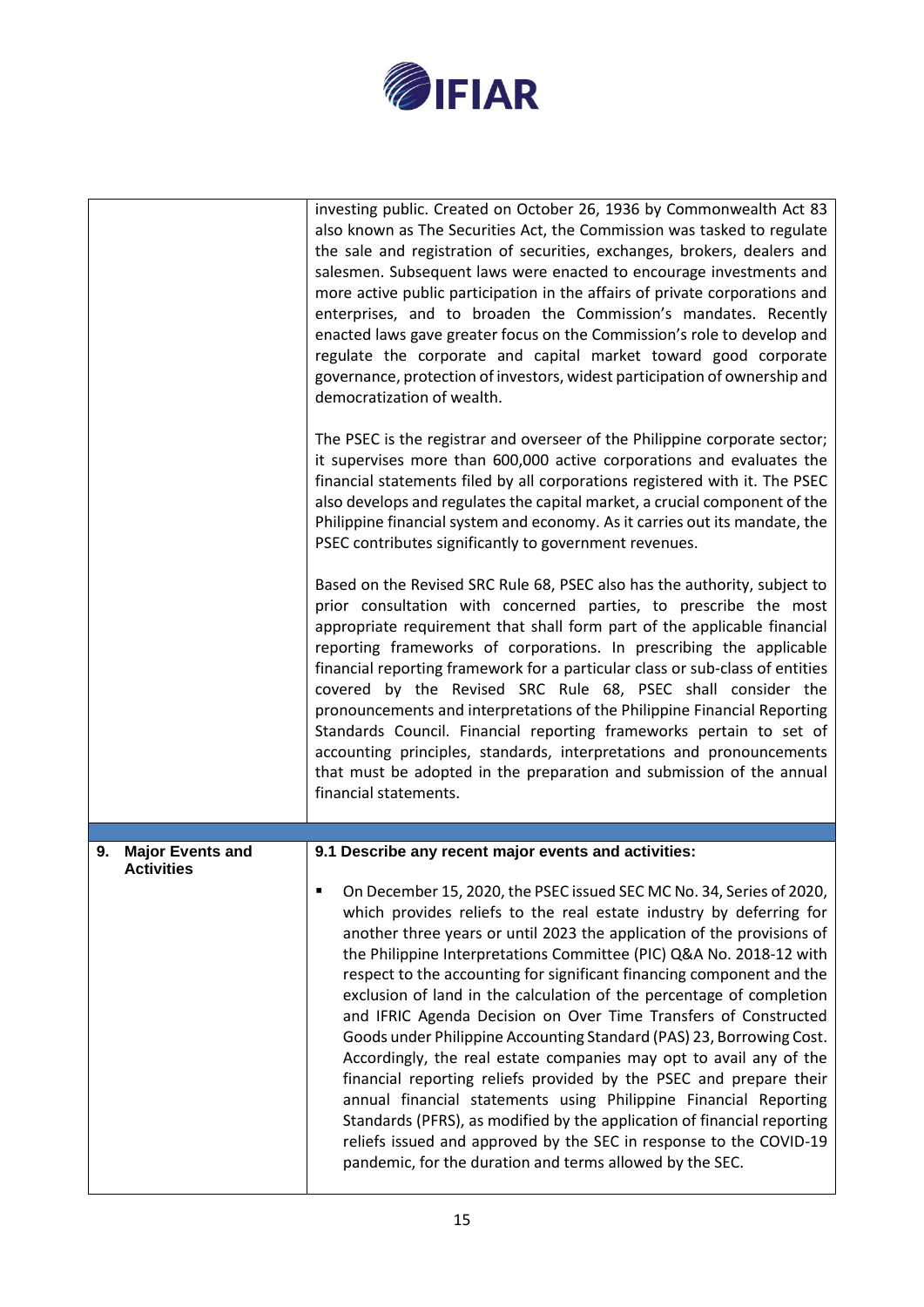

|   | In October 2021, relative to the MC above, the AASC issued Alert<br>No.003, to provide guidance to external auditors who have been<br>engaged to audit, in accordance with Philippine Standards on Auditing<br>(PSA), the annual financial statements of real estate companies that<br>have been prepared using PFRS, as modified by the application of the<br>said financial reporting reliefs issued and approved by the PSEC.                                                                                                                                                                                                                                                                                                                                           |
|---|----------------------------------------------------------------------------------------------------------------------------------------------------------------------------------------------------------------------------------------------------------------------------------------------------------------------------------------------------------------------------------------------------------------------------------------------------------------------------------------------------------------------------------------------------------------------------------------------------------------------------------------------------------------------------------------------------------------------------------------------------------------------------|
|   | In May 2021, the PSEC conducted dialogues with the local member<br>firms of Big 4 and a medium-sized firm regarding their preparations for<br>the implementation of the new quality management standards.                                                                                                                                                                                                                                                                                                                                                                                                                                                                                                                                                                  |
| ٠ | In October 2021, the AASC issued Philippine Auditing Practice<br>Note 001, a guidance on the tasks and activities of student interns in<br>an audit engagement, which provides guidance to host audit<br>firms/practitioners, students and other parties concerned on the<br>extent of tasks and activities that can be assigned or delegated to<br>student-interns, as well as other related matters regarding their on-the<br>job-trainings. This PAPN specifies what duties may be assigned to<br>student-interns, and outlines certain limitations as to the nature of<br>tasks and scope of a student-intern's role in an audit engagement. Also,<br>the PAPN obliges host audit firms to comply with certain documentary<br>requirements for its internship program. |
| п | In October 2021, the PSEC issued MC No. 08, series of 2021, to clarify<br>provisions for the application of the following<br>transitory<br>pronouncements:                                                                                                                                                                                                                                                                                                                                                                                                                                                                                                                                                                                                                 |
|   | PIC Q&A No. 2018-12 on accounting for significant financing<br>$\circ$<br>component and the exclusion of land in the determination of the<br>percentage of completion;                                                                                                                                                                                                                                                                                                                                                                                                                                                                                                                                                                                                     |
|   | PIC Q&A 2018-12(H) on accounting for common usage service<br>$\circ$<br>area charges and PIC Q&A 2018-14 on accounting for cancellation<br>of real estate sales;                                                                                                                                                                                                                                                                                                                                                                                                                                                                                                                                                                                                           |
|   | PIC Q&A 2018-12 and IFRIC Agenda Decision on Over Time<br>$\circ$<br>Transfers of Constructed Goods under PAS 23, Borrowing Cost.                                                                                                                                                                                                                                                                                                                                                                                                                                                                                                                                                                                                                                          |
|   | This MC provide real estate companies the accounting policy option of<br>applying either the full retrospective approach or modified<br>retrospective approach when they apply the provisions of the PIC and<br>IFRIC announcements.                                                                                                                                                                                                                                                                                                                                                                                                                                                                                                                                       |
|   | From February to May 2021, the SOAR Inspection Team issued three<br>(3) FIRs to audit firms inspected in 2020. Pursuant to the SOAR<br>Guidelines, the firms are currently remediating the identified<br>inspection findings.                                                                                                                                                                                                                                                                                                                                                                                                                                                                                                                                              |